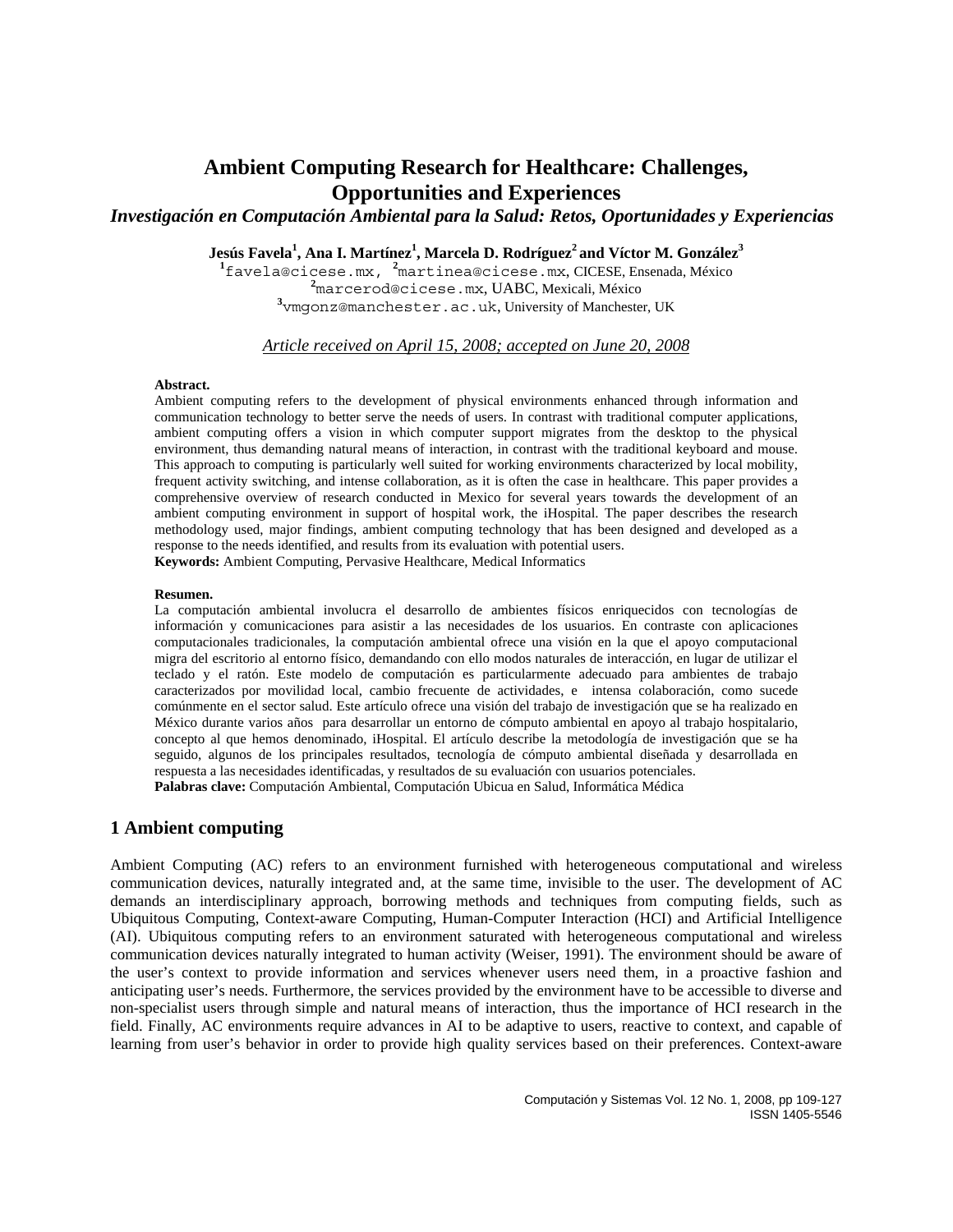computing refers to an application's ability to adapt to changing circumstances and respond based on the context of use. A system is context-aware if it uses context to provide relevant information and/or services to the user, where relevance depends on the user's task. For example, a time-aware alarm turns a coffee-maker on, or opens the bedroom curtains when the user wakes up; or a car augmented with a GPS informs the driver the best path to a destination.

Healthcare environments, and hospitals in particular, can benefit from the use of context-aware applications (Bardram, 2006). Hospitals are technology-rich environments, whose workers experience a high level of mobility resulting in information infrastructures with artifacts distributed throughout the premises. Indeed, some elements of context-aware computing are gradually being introduced in hospitals (Bardram, 2004; Muñoz, 2003). One such example is the "Hospital Digital", build in Lagos de Moreno, Mexico by IMSS (www.imss.gob.mx/). These are working environments filled with increasingly complex technology, including computers and sensors, where patient care requires coordination and collaboration among specialists; and the working staff is highly mobile and technology savvy. The context-aware elements introduced in these environments range from wireless networks, Personal Digital Assistants (PDAs) (Chin, 2005), Radio Frequency IDentification (RFID) tags for patient tracking (O'Connor, 2006), voice-activated communication devices (Stanford, 2003), and sensors for patient monitoring (Pentland, 2004).

Hospital staff face working conditions that are substantially different from those of office workers, for which traditional desktop computers were developed (Bossen, 2002; Bardram and Bossen, 2005). Hospitals are dynamic and intensive work environments whose staff perform multiple activities and cope with frequent contingencies that require them to constantly adjust and readjust their actions (Bardram, 2003). In addition, hospital workers are highly mobile and experience a high degree of collaboration and coordination with colleagues. The activities of most hospital workers, clearly, are not tied to a desktop or a specific location because they need to move to locate colleagues, take care of patients, and access information and other resources distributed in space (Bardram, 2003; Muñoz, 2003). This phenomenon, identified as local mobility (Bellotti, 1996), requires the user to change his "work place" constantly and even suddenly. Besides, the specialized nature of medical work makes the treatment and care of patients an inherently collaborative effort among specialized medical workers who have to be in constant communication with each other to be able to perform their activities.

These working conditions call for a new computing paradigm for hospital work, one that supports collaboration and coordination, mobility, seamless interaction with heterogeneous devices, and frequent task switching. This paper describes research efforts we have conducted in the area of ambient computing in support of hospital work. We first describe the research methodology that has been followed, the workplace studies we have conducted in hospitals, and provide examples of ambient computing technologies that were developed guided by the results of these studies.

# **2 An Approach to Ambient Computing Research**

For the last six years, we have conducted a series of workplace studies in a mid-size public hospital in Ensenada, Mexico, aimed at consolidating a conceptual understanding of hospital workers' interactive behaviors during their everyday practices, to guide the design of ambient computing technologies.

development cycles (e.g. those desc ribed in Sommerville 2004), our methodology is research oriented and considers These studies are part of the research methodology we have followed, which is depicted in Figure 1, and described next<sup>[1](#page-1-0)</sup>. The components of this methodology emerged from consolidating techniques from the Human-Computer Interaction (HCI) literature, including workplace and ethnographic studies of work practices (Hutchins, 1996; Luff et al. 2000; Orr 1996), scenario-based design (Carroll, 2000), conceptual modeling and prototyping (Beyer, and Holtzblatt, 1998; Preece, et al, 2002) and user evaluation and usability testing (Rubin, 1994). Each approach contributes to understand and evaluate the relevance of particular aspects for developing ambient computing technology. Together, they constitute a pathway taking us from the assessment of the context to the testing of systems and tools designed to serve healthcare workers. In contrast with typical software engineering

<span id="page-1-0"></span><sup>&</sup>lt;sup>1</sup> A first version of our methodology is presented in (Gonzalez et al. 2004).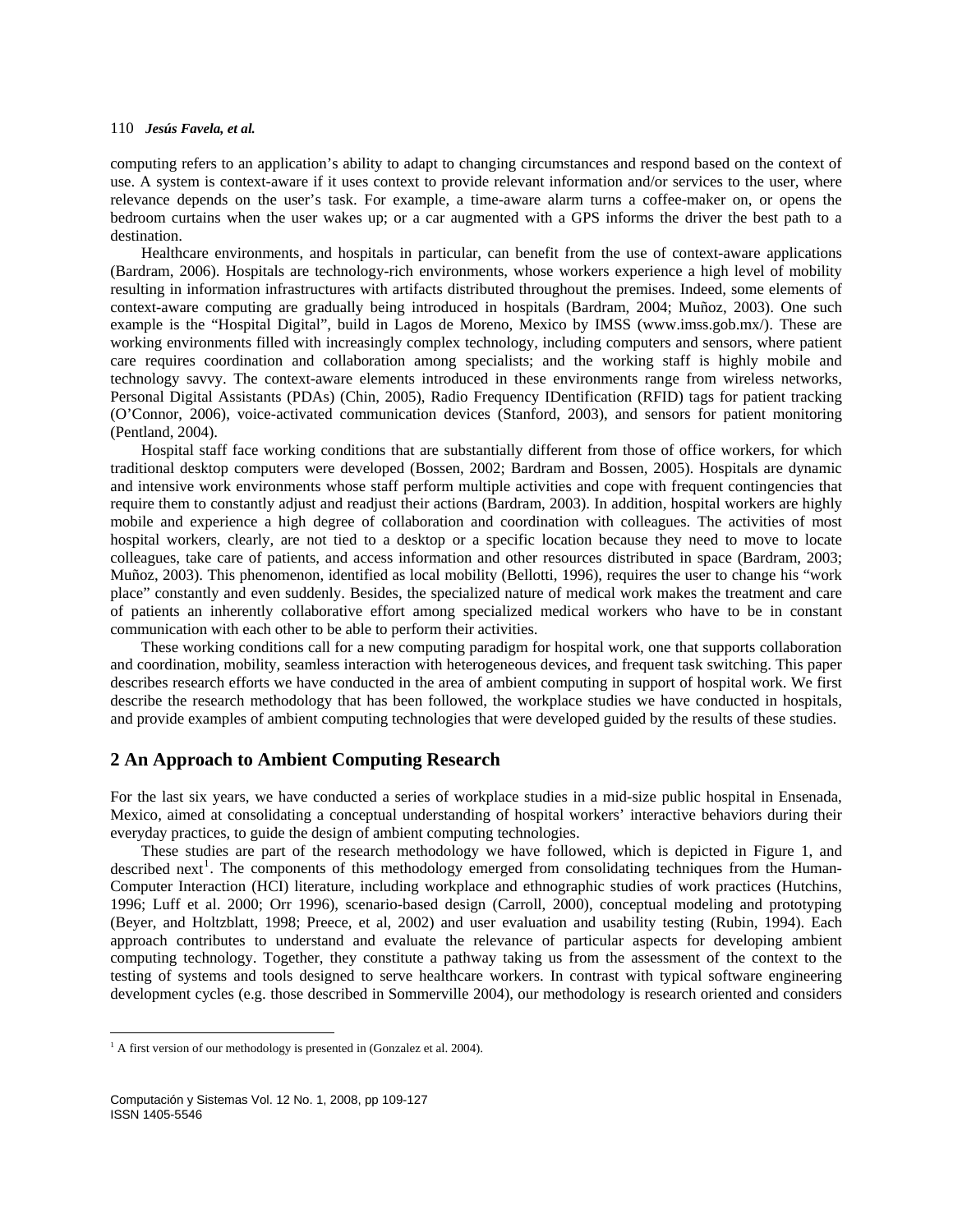these systems as vehicles through which we can understand the opportunities of ambient computing technologies and its implications at the personal, or group level.



**Fig. 1.** Methodology used in the development and evaluation of ambient computing technology for healthcare

# **2.1 Initial Understanding**

Our efforts begin with an initial understanding of the practices we want to support, these come from previous experience in healthcare process re-engineering, which included the analysis of written procedures, formats and current practices (Kettinger, et al., 1997), and a preliminary vision of the nature of the technology we planned to develop: ambient computing support for hospital processes.

# **2.2 Workplace Study**

With the aim of acquiring a robust understanding of the essential contextual elements that support the management of information in a hospital setting we have conducted a series of workplace studies (Hutchins, 1996; Luff et al. 2000; Orr 1996). We use qualitative methodologies to gain a more complete understanding – compared with that provided by standard requirements gathering techniques – of how routine and non-routine work is performed in a daily basis. Using participant observation and interviews to study several areas of the hospital, we spent more than 200 hours observing nurses, physicians, and lab staff, while doing their work. We moved around the hospital by ourselves or following a physician or a nurse (Figure 2). In this way we conducted many informal interviews that let us to become familiar with the setting, people, and their practices.

Together, observations and interviews have been used to construct an understanding of the effects of contextual elements on managing information in the hospital. We analyzed the transcripts of the interviews and notes and produced a grounded representation of the work in order to synthesize the particular characteristics that ambient computing technologies ought to support. The workplace study provided us with two important inputs to our design: scenarios of use and insights into work practices.



**Fig. 2**. Hospital workers during one of the observation days. (a) A head nurse and medical intern consulting a medical note and (b) Medical interns in a ward round discussing a clinical case and (c) Medical interns transcribing medical notes gathered during their rounds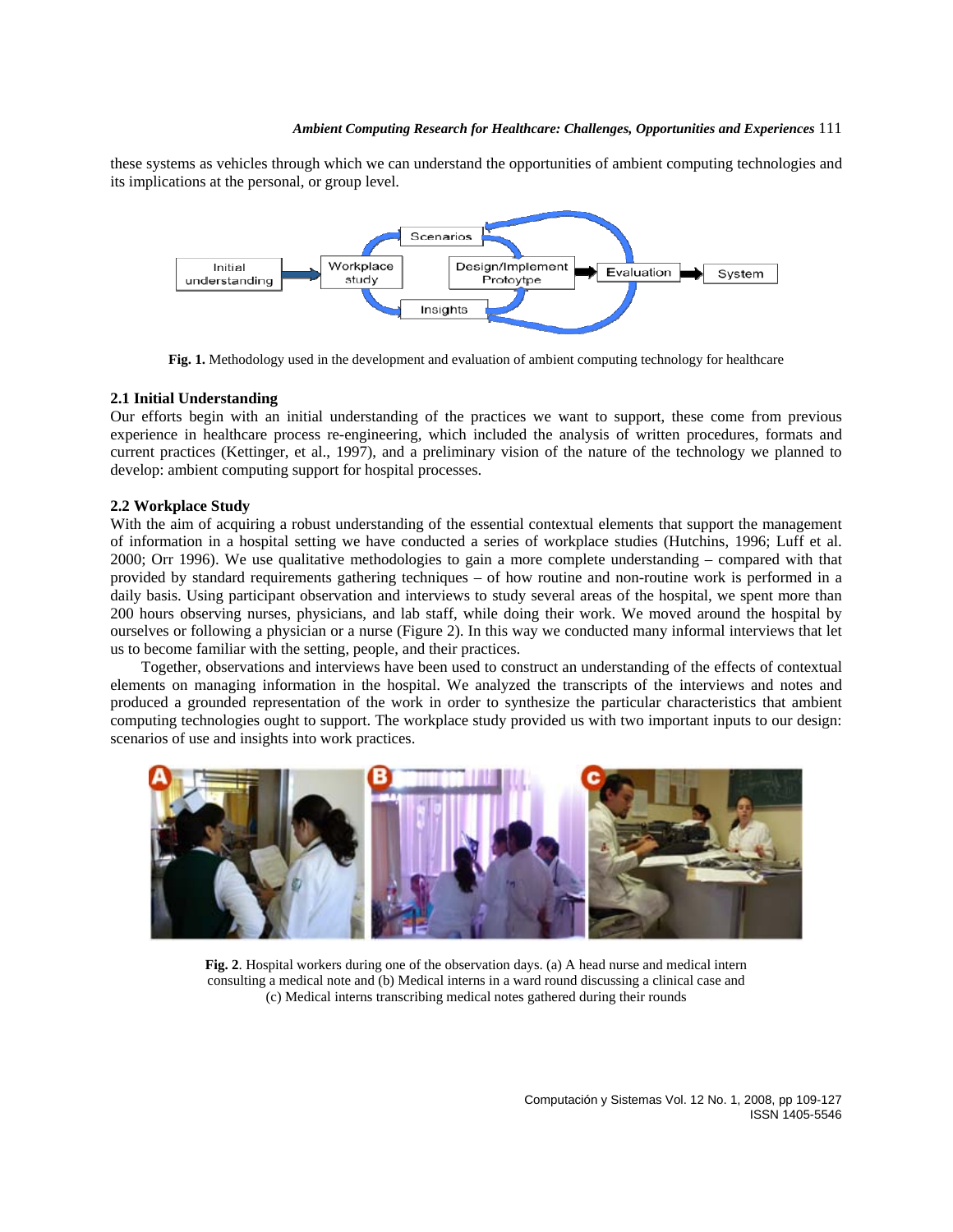A quantitative analysis was conducted to estimate the time hospital workers spend in different activities; the distance they move, the places they move to and the reason for moving there; the people they collaborate most often with and the artifacts they use in support of their work.

The results obtained from the analysis enabled us to understand the work practices and typical interactions experienced by hospital staff (from a qualitative perspective), and to quantify the time hospital staff invested in those behaviors (from a quantitative perspective). Furthermore, our analysis let us measure the mobility experienced by hospital workers and the frequency of the interactions carried out with artifacts and colleagues. Based on this data, we were able to characterize the hospital activities to establish a ground base for the design of mobile and pervasive technology. In the next section, we discuss these results and their implications.

### **2.3 Scenarios of Use**

We use scenarios to frame our understanding of hospital's work practices and also to project our vision of how their work could be augmented with context-aware tools. We have used a scenario-based approach (Carroll, 2000) to frame our findings from the study into specific vignettes that offer a new vision of how context aware tools can operate into the current work practices. Scenarios are a convenient approach to evaluate novel technologies at the early stages of their development or even when analyzing the actual adoption by users (Ikonen, 2002). A brief example of one of these scenarios is the following:

*Rita, a doctor in a local hospital, makes her final round and notices that a patient is not responding well to her medication. Rita wishes to leave a note to the doctor who will be reviewing the patient in the afternoon shift. She doesn't know who that will be, so she writes a message to the first doctor to check the patient after her and attaches it to the clipboard containing the patient charts.* 

### **2.4 Insights and Study Findings**

We have conducted extensive qualitative analysis of the data collected from the case studies. The particular qualitative approach we have followed was inspired by the techniques to derive grounded theory originally proposed by Strauss and Corbin (1998). These techniques have been widely used in a variety of research studies focused on the study of information systems usage, distributed collaboration, and medical informatics. For our particular case, the qualitative technique of analysis has involved continuous sense making of the information collected including interview transcripts, personal notes and documents.

From the studies we identified the characteristics that ambient computing technologies should support (Muñoz, 2003). In particular, we identified that collaboration in a hospital is highly based on a set of contextual elements such as: (1) the location of people and devices, (2) the timing of messages to be delivered, (3) the role-oriented nature of the work and (4) the artifact-mediated nature of information gathering. For instance, access to a patient's medical record is most relevant when a doctor or nurse is with that patient; likewise, different slightly from the scenario presented before, a doctor might want to leave a message that describes recommendations for treatment to the nurse on the next shift, and he might not know a-priori who that nurse will be; or a doctor might want to display the patient's lab analysis results in the closest public display as soon as they become available.

# **2.5 Design and Implementation of a Prototype**

Scenarios and findings guided the design that led into prototypes with different degrees of functionality (Beyer, and Holtzblatt, 1998; Preece, et al, 2002). For instance, we extended the Instant Messaging paradigm to support what we refer to as context-aware communication, which enables users to specify a set of circumstances that need to apply for a message to be delivered. For example, the sender can indicate that the message will be sent when the recipient enters the emergency room; or for a message is to be sent to the last person to leave the laboratory when the air conditioning is on.

To illustrate the use of the context-aware messaging system we revisit the scenario presented before. As Rita, the physician in turn checks her last patient; she decides to send a message to the doctor who will be reviewing the patient in the afternoon shift. She turns to her PDA showing the Context-aware client, which lists the staff and devices available in the hospital, to send a message to the first doctor to check the patient during the next shift. As illustrated in Figure 3a, this client is able not only to notify the status of other users, but also to show resources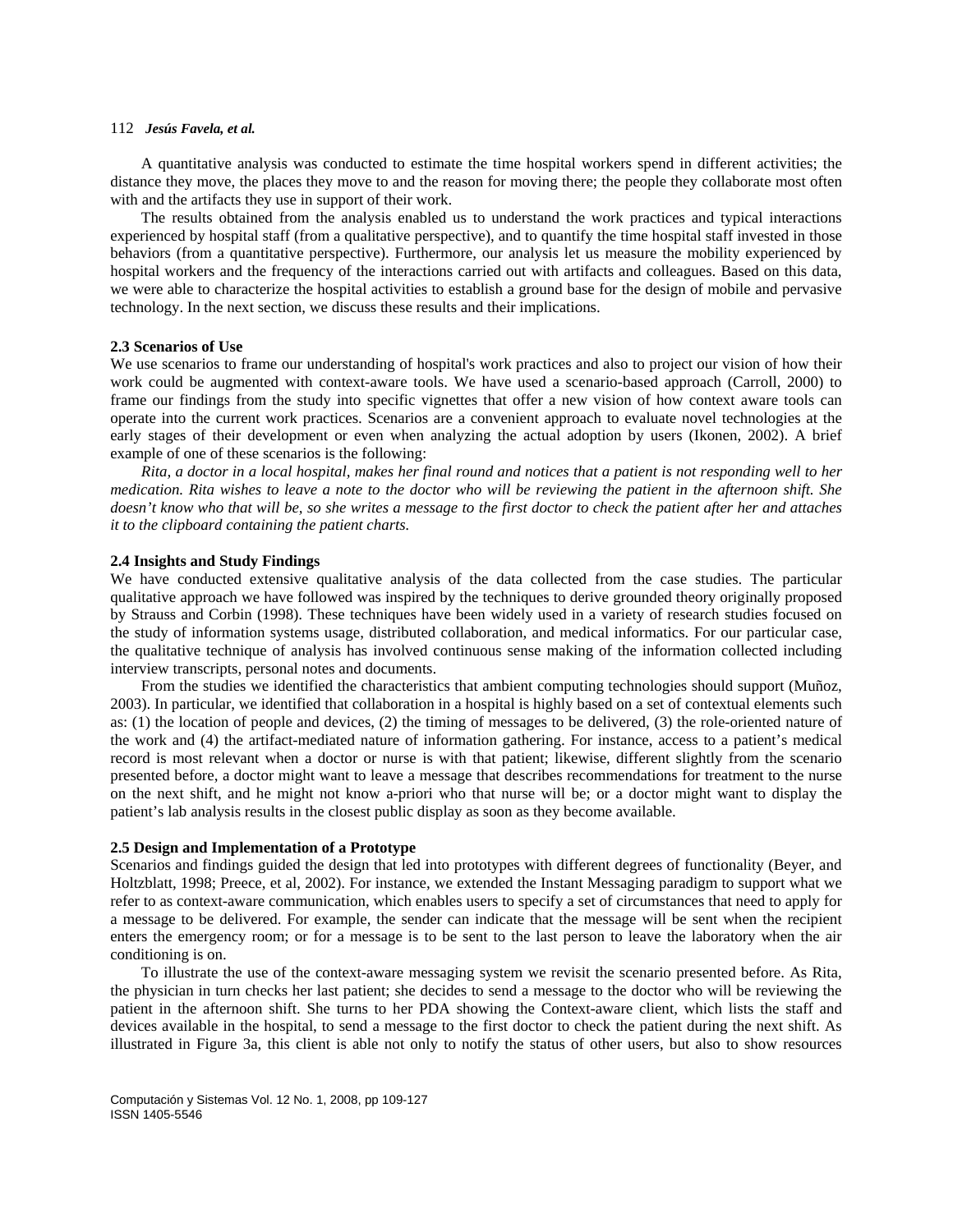available in the vicinity, such as a printer, and their status as well as the services they can provide to the user. In addition to the information provided by an instant messaging system, the Context-aware Client also shows the location of users and devices if known. This information is shown in parenthesis after the user's name (Figure 3a) or in a map (Figure 3b).



**Fig. 3.** The Context-aware System provides users with awareness information of other people and devices (a, b), and lets them exchange messages that depend on context for their delivery (c)

When a context-aware message is created, the sender specifies the criteria that need to be met for the message to be delivered. Figure 3c shows the form used by Rita to write the message and specify the context for its delivery. Rita writes the message and specifies that it should be sent to any doctor to be in Room 226, after 2pm, today. Additional details on the system's functionality can be consulted in (Muñoz, 2003).

### **2.6 Preliminary Evaluation**

A preliminary evaluation of novel technology is important before actual deployment and investing on the required infrastructure, to evaluate the system's core characteristics, the staff's intention to use the system, and their perception of system utility and ease of use (Preece et al. 2002; Rubin, 1994). According to the Technology Acceptance Model (TAM) (Davis, 1989), these aspects are fundamental determinants of system use.

For the case of the application described before, the participants of the evaluations were the staff involved in the respective processes; they validated scenarios and provided us with additional insights and opportunities for applying our technology (Muñoz, 2003). The results of the TAM questionnaires mostly showed that a high percentage of the participants would use the systems; additionally, showed that many believe that using the systems would enhance their job performance -a high degree of perceived usefulness- and a high percentage perceived the systems to be easy to use.

From the results of the preliminary evaluation we have modified the systems and improved their robustness. The evaluation also motivated the hospital's administration to support conducting a pilot study.

# **3 Towards an understanding of hospital work**

This section presents some of the main results obtained from our studies, showing the mobile nature of hospital work, the frequency and percentage of the time invested in activities performed by hospital workers, and the interactions with artifacts and colleagues. As will be shown in Section 4, these findings have been used to guide the design of ambient computing technology for hospital work.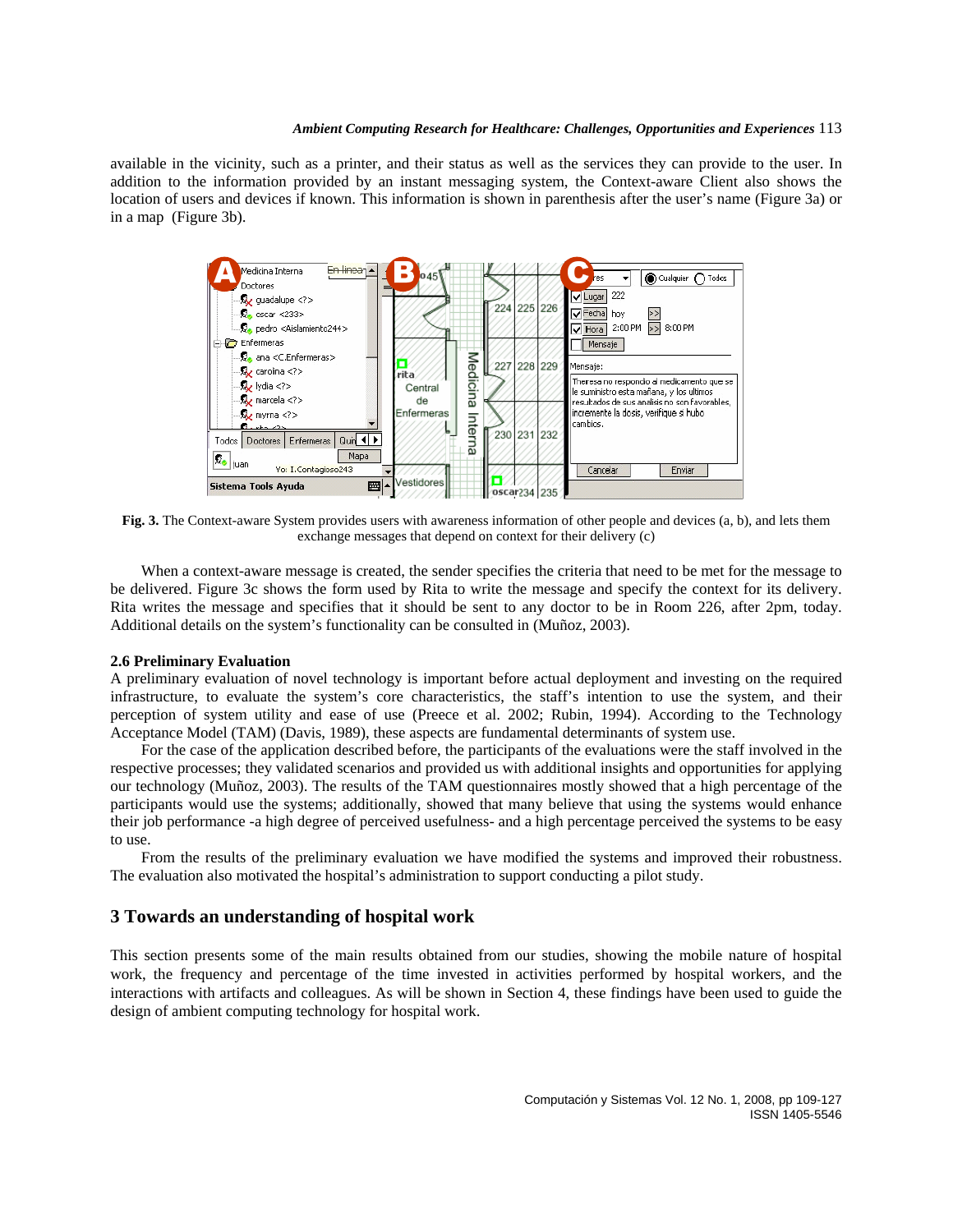# **3.1 Characterizing and quantifying activities performed by hospital workers**

Here we present the results of our qualitative and quantitative analysis to understand the medical behaviors experienced by those individuals observed (Morán, 2007).

# **3.1.1 Activities performed by hospital workers**

From our qualitative analysis, basic fundamental activities emerged. These are the meaningful consistent patterns of activity or behaviors that could be extracted from the data collected through the qualitative analysis. We observed that these behaviors could take place either at a "base location" (this is the place where the subjects spend most of their time) or "on the move" (while away from it). For nurses, the base locations were either the nurses' pavilion or the nurses' office. For medical interns and physicians it referred to a common office shared with personnel of the department. These fundamental activities are the following: Information management; Coordination; Clinical case assessment; Patient care; Tracking people medical equipment and documents; Patient census; Training and certification.

# **3.1.2 Hospital workers' activities**

We measured the time hospital workers spent in the activities established in the qualitative analysis (see Table 1). Most of the time is spent in information management (20.86%), followed by clinical case assessment (19.38%), coordination (16.54%), personal activities (15.69%) and patient care (15.63%). Upfront, it is clear that an important part of the work of those observed is focused on activities that have a secondary goal of caring for patients such as information management, coordination, tracking, and preparing the patient census. In fact, the time nurses and medical interns spend in these activities surpasses the time they invest providing clinical care. This is in contrast with physicians, who spend more time evaluating clinical cases and with patients. We observed that nurses and medical interns spend considerable time "*setting up*" the environment, for physicians to focus on their main goal: providing clinical care.

| Activity (time per day per subject) | <b>Average total time</b> | % of the entire day |
|-------------------------------------|---------------------------|---------------------|
| Information management              | 1:22:29                   | 20.86               |
| Clinical case assessment            | 1:12:05                   | 19.38               |
| Coordination                        | 1:03:23                   | 16.54               |
| <b>Personal activities</b>          | 1:02:14                   | 15.69               |
| Patient care                        | 1:04:15                   | 15.63               |
| Preparation                         | 0.28.27                   | 6.67                |
| Tracking                            | 0:11:15                   | 2.90                |
| Training and certification          | 0:09:22                   | 2.32                |
| Unknown                             | 0:00:02                   | 0.01                |
| AII                                 | 6:33:34                   | 100.00              |

**Table 1.** Time hospital workers spent performing different activities

Hospital staff spends a considerable amount of time managing information during their work shift; therefore, we decided to look closer at the different tasks included in this classification. *Information capture* represents 13.43% of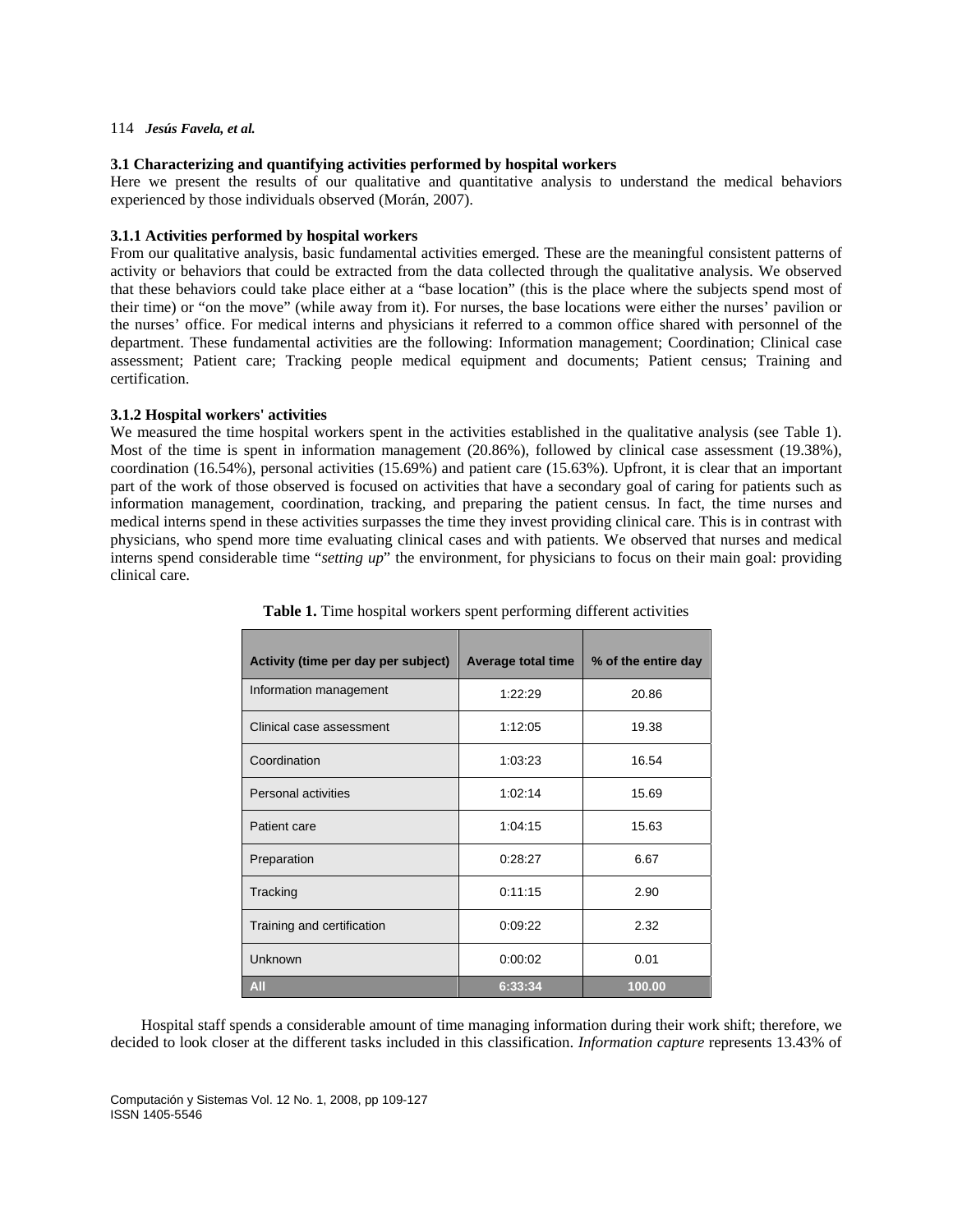the information management activities. Information might need to be captured to create or maintain artifacts that serve as medical documentation (e.g. a medical record of a patient). On the other hand, information can be captured to support coordination between hospital workers (e.g. a table listing schedules for different nurses). Another significant task is *monitoring information status* which takes on average 4.95% of the information management activities. Hospital staff monitors information to be aware of the status of requested medical tests, clinical histories or medical notes. *Gathering information* represents 2.74% of the time spent on information management activities. Hospital staff performs this task to engage in the compilation or search of information artifacts. We observed that the information searched might be in paper or digital form. *Information consultation* takes on average 1.29% of the time. Information might need to be consulted to support decision-making, synchronize information or elaborate reports. Finally, *formalizing information* represents 0.27% of the information management activities. This task was carried out when individuals formalized in documents medical information that was originally captured on a piece of paper or in their notebook, for instance, during ward rounds.

### **3.2 Mobile nature of work**

We first identified those *operation centers,* within the information space, that were visited by the subjects during the period of observation. We called operation centers to the physical places where hospital workers conducted their work, places such as laboratories, hospital departments, nurse's areas, trauma areas, and so forth. We classified them into 5 operation centers. We found that each subject moved around an average of 15.5 (s.d. 5.5) different operation centers per day during the time of observation.

A second analysis was directed towards revealing the weight that mobility plays in the work practices of those observed. We found that individuals spent, on average, 59.92% of their time in their base location while the rest is spent at other operation centers (40.08%). Upfront it is clear that an important part of the work of those observed is conducted outside their bases. Nurses, physicians, and medical interns have to care for patients in different rooms and consult information in other areas. Also, we found out that medical interns and physicians spend almost 10% of their time in the hallway. We observed that when those subjects were in the hallway, other staff often contacted them to ask for specific information (laboratory results, administrative forms, reference material, etc.) or issues related to patient assessment. Also, the physicians and medical interns choose the hallway to discuss the health condition of a patient with colleagues or relatives. Thus, the hallway is used as an *"availability space"* where many discussions and information exchanges take place.

An additional analysis of our data was focused on the distance covered by our subjects during their work shift. This information was used to complement our understanding of their mobility. By measuring and computing the distance walked among operation centers, we found that on average our subjects covered around one (1) kilometer during their work shifts (mean 1076 meters - s.d. 593 meters). Looking at the individuals' episodes of displacement, we found that every time a subject had to move from one place to another (except for short distance within the same operation center), on average the subject moves a considerable distance  $(18.75 \text{ meters} - \text{s.d. } 13.42 \text{ meters})$ . This is an indication of the high mobility experienced by hospital staff while conducting their work.

#### **3.3 Interactions with people and artifacts**

We conducted further analysis to determine the percentage of time that people interact with their colleagues. Both medical interns and nurses spend most of their time interacting with subjects of the same role. For example, medical interns spend 49% of their work shift interacting with other medical interns. Similarly, head nurses spend 24% of their time interacting with other nurses. In contrast, physicians spend 53% of their work shift interacting with medical interns.

We also measured the amount of time that subjects spend interacting with information artifacts. The artifact most often used is the medical record, used on average in 22% of the subjects' work shift. As we expected, the subjects that use this artifact most of the time are the physicians the medical interns. In contrast, nurses spent 24% of their work shift writing or consulting a nurse sheet. Medical interns are the ones who used computer equipment the most (17%), while nurses seldom used them (0.6% of their day, for an average of less than 3 minutes a day).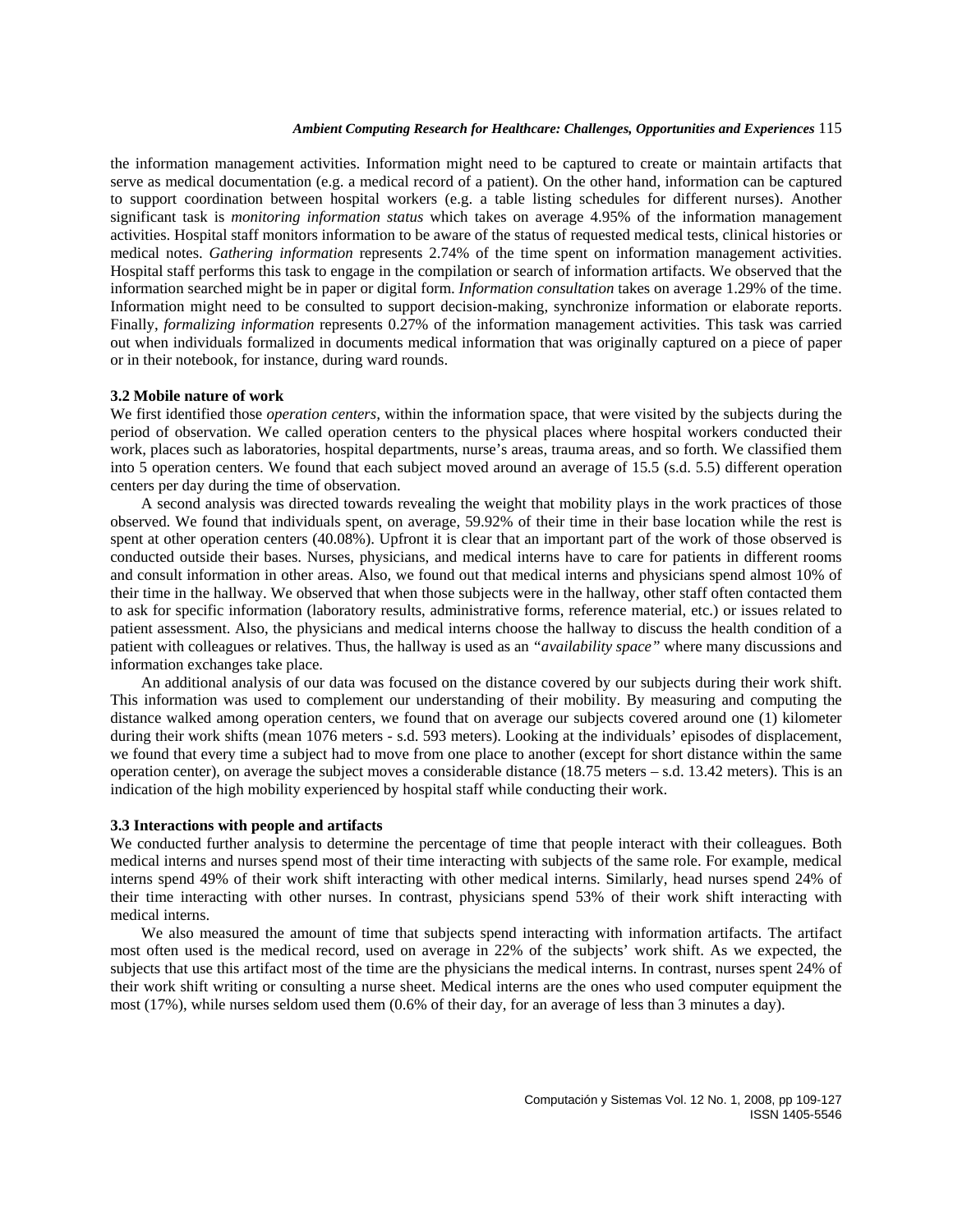# **4 The iHospital: The hospital as a smart environment**

The concept of the iHospital is that of a healthcare facility that seamlessly integrates a variety of information technology to assist the activities of hospital staff. It is based on ambient computing technology in response to the characteristics of this working environment, which include: high mobility, constant activity switching, the need to coordinate activities with colleagues, and the abundance of information. These are circumstances that are rather different from those of traditional office workplaces for which most information technology has been developed, and demands the use of alternative and novel solutions.

The hospital as a smart environment (iHospital) is a vision of a highly interactive workplace, where hospital staff can access relevant medical information trough a variety of heterogeneous devices, and can collaborate with colleagues taking into account contextual information. The iHospital provides ubiquitous communication infrastructure, providing access to relevant information anywhere and anytime. For a hospital a key information component is the medical record, thus facilities should be provided to facilitate access to it and means to record information on it. Furthermore, sensing devices are used to monitor and derive relevant contextual information, such as the location of people and artifacts, the activities being conducted and the availability of hospital staff with which one needs to interact. This information can be visualized on different devices, such as smarphones with limited screen size and performance; large screens that can be used to support collaborative medical diagnosis while visualizing detailed medical images, and even ambient displays used to provide subtle peripheral information to busy hospital workers. Towards the implementation of this vision, we have developed several components, which provide support for the following functionality:

# **4.1 Providing awareness of people and artifacts**

In a hospital, artifacts and people are distributed in space or time. Hence, hospital workers must navigate hospital premises to gather the information they need to conduct their work. Gathering information is a necessary but time consuming task. Consequently, the iHospital, aims to reduce the time hospital workers spend searching and gathering information, provides the means for hospital workers to become aware of the presence, location and status of artifacts and people (Muñoz 2003). Physicians and nurses carry a handheld computer that estimates their location, provides them with information relevant to their location, and allows them to fill requests and communicate with other members of the staff (Rodríguez 2004). The context-aware client provides access to the Hospital Information System which includes support for the Hospital Electronic Medical Record (HEMR).

# **4.2 Supporting the mobile Hospital Electronic Medical Record**

Hospital staff is on the move continuously, and the need to access the patients' records for decision making can emerge at any time during their working shift. Therefore the use of mobile devices such as PDAs to access the HEMR at any moment is essential to provide appropriate care. For instance, if a physician is checking a patient on the hospital bed and finds a symptom of a hospital-acquired infection, s/he at that point fill in a lab form request to verify the diagnosis and act according to the findings quickly.

The design and use of a HEMR in handheld devices, requires dealing with usability problems that come with the use of these devices, using techniques that facilitate information input, navigability and display. Therefore we developed the applications that conform the HEMR using a mixed of different techniques for the input, navigability and display of medical information; within these we used checkboxes, combo boxes, buttons, tab bars, scrollbars, fisheye, zoom, paging buttons, etc. For instance we implemented the laboratory request form with buttons and scrollbar (Figure 4a), and with tab bars, checkboxes and scrollbar (Figure 4b) and the clinical record with tab bars and paging buttons (Figure 4c) and scrollbar (Figure 4c).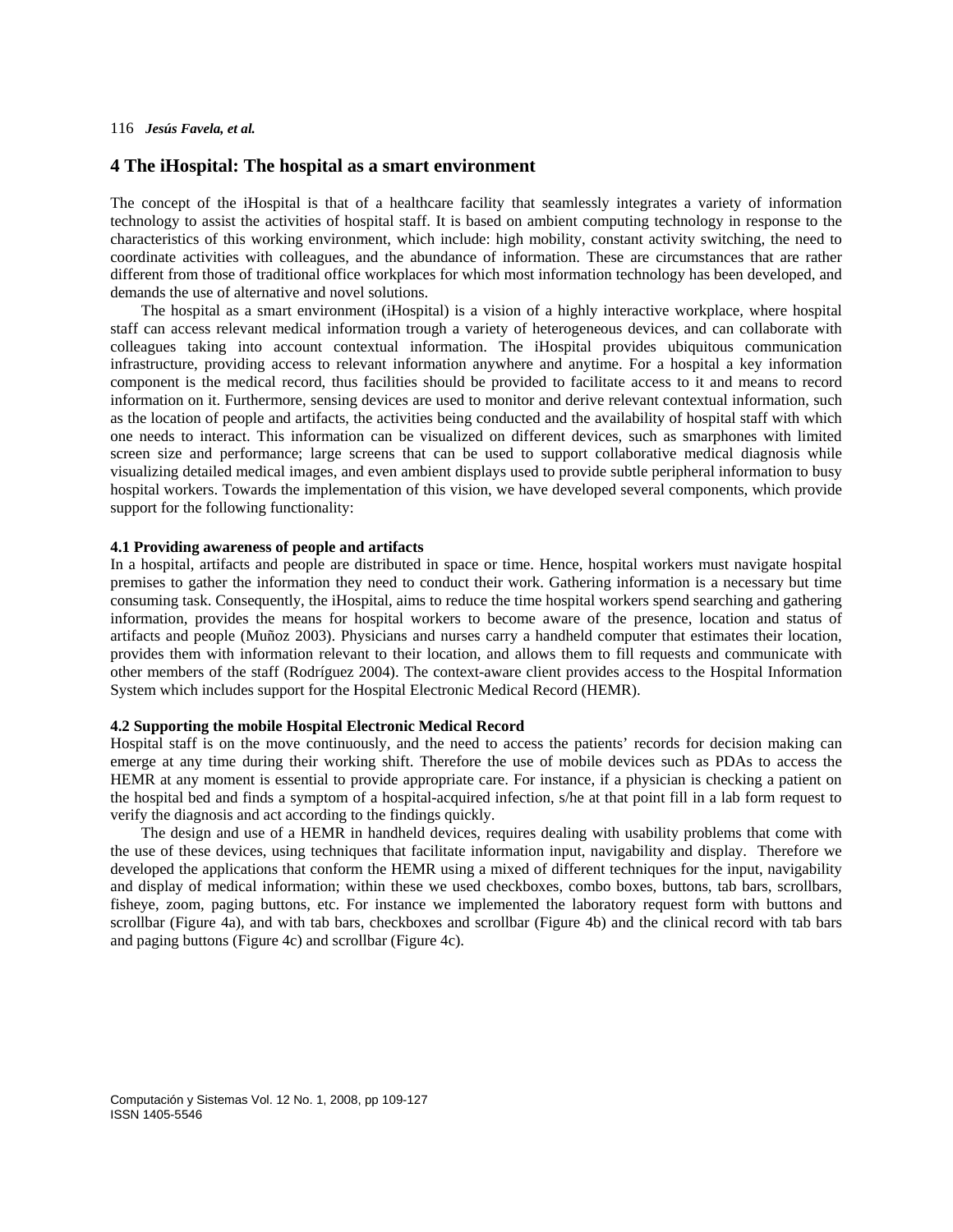

**Fig. 4.** Hospital Medical Record applications for PDAs designed with different techniques for the input, display and navigability of the patient's clinical information; laboratory request form implemented (a) with buttons and scrollbar, and (b) with tab bars, checkboxes and scrollbar; clinical record implemented with tab bars and (c) paging buttons, (d) and scrollbar

We conducted a usability test of the different applications, with the variety of designs, with physicians, medical residents and interns, to determine which techniques were most appropriate for the navigability, display and input of each application of the patient's electronic medical record in a PDA. The results indicated a mixed selection of techniques that were chosen according to the activity application in used; for instance scrollbars were preferred to paging buttons that shows the information formatted as pages.

### **4.3 Providing hospital tools for supporting mobile Clinical Decision Making**

Decisions in a hospital setting are complicated, due to the need to analyze, not only a set of signs and symptoms, but human beings; therefore it is important to take into account and analyze all possible relevant alternatives. To make correct and timely decisions in a hospital context requires information related to the medical staff, the medical area, medical resources and technological support.

Clinical Decision Support Systems (CDSS) provide clinical knowledge and information related with a patient, filtered in an intelligent form and presented in the appropriated moment to support adequate patient care (Osheroff et. al., 2004); thus, providing these kinds of tools in a hospital environment could be very useful as physicians have to make clinical decisions at any time, furthermore they are continuously on the move, therefore providing the tools in handheld devices such as PDAs could facilitate decision making at the appropriate moment.

We developed a mobile CDSS (Figure 5a) which contains a combination of quantitative (Figure 5b) and qualitative (Figure 5c) techniques, useful to provide alternative decisions according with different criteria of the patient clinical information. The system provides access to the information per patient (Figure 5a) where a physician can access the HEMR and from there the CDSS tools, where relevant patient clinical information is introduced for the tools to provide information on the possibilities of different alternatives concerning the patient health and evaluation of the different health risks, supporting in this way the physician final clinical decision for that patient treatment.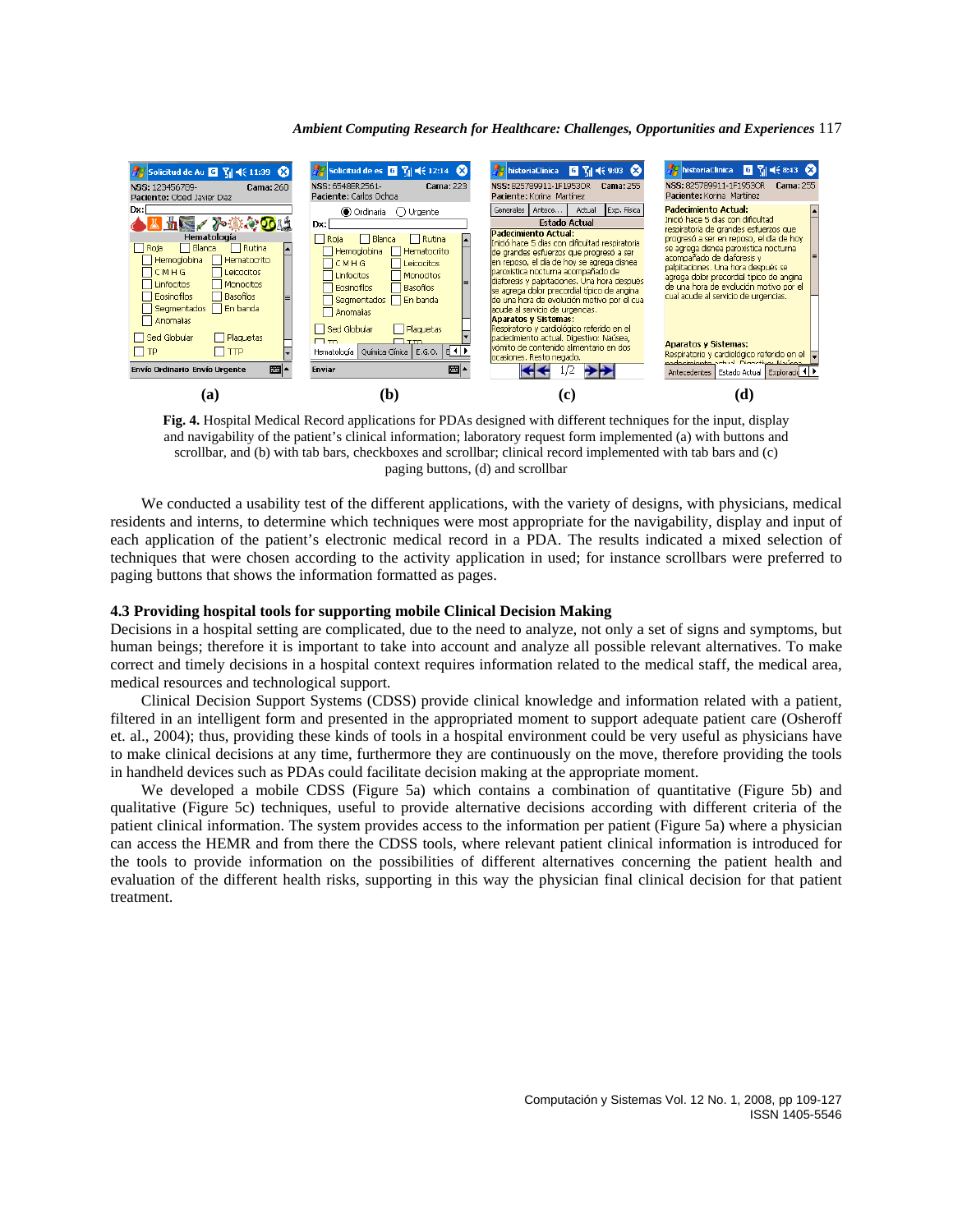

**Fig. 5.** Mobile Clinical Decision Support System which provides support for (a) case analysis through (b) quantitative and (c) qualitative techniques, to analyze the different alternatives concerning the patient health as support for making clinical decisions

A qualitative evaluation was performed with medical interns and physicians. The response in general was positive, especially from the medical interns who saw the mobile CDSS as support not only for decision-making, but also to train interns with clinical cases.

# **4.4 Supporting collaboration through context-aware communication and the seamless interaction among heterogeneous devices**

Hospital staff can send messages depending on environmental conditions. As an example, a physician can send a message that will be delivered to the doctor responsible for a patient in the next shift when laboratory results are ready. The sender does not need to know a-priori the identity of the doctor that will be attending the patient nor the time when the laboratory results will become available. In addition, hospital staff can transfer information from public spaces to personal devices, share information between heterogeneous devices, remotely monitor other computers, and share handheld applications (Favela, 2004). For instance, two colleagues carrying their PDAs and discussing a clinical case using the public display could seamlessly transfer information between their personal information space (PDA) and the shared space (public display) (Figure 6).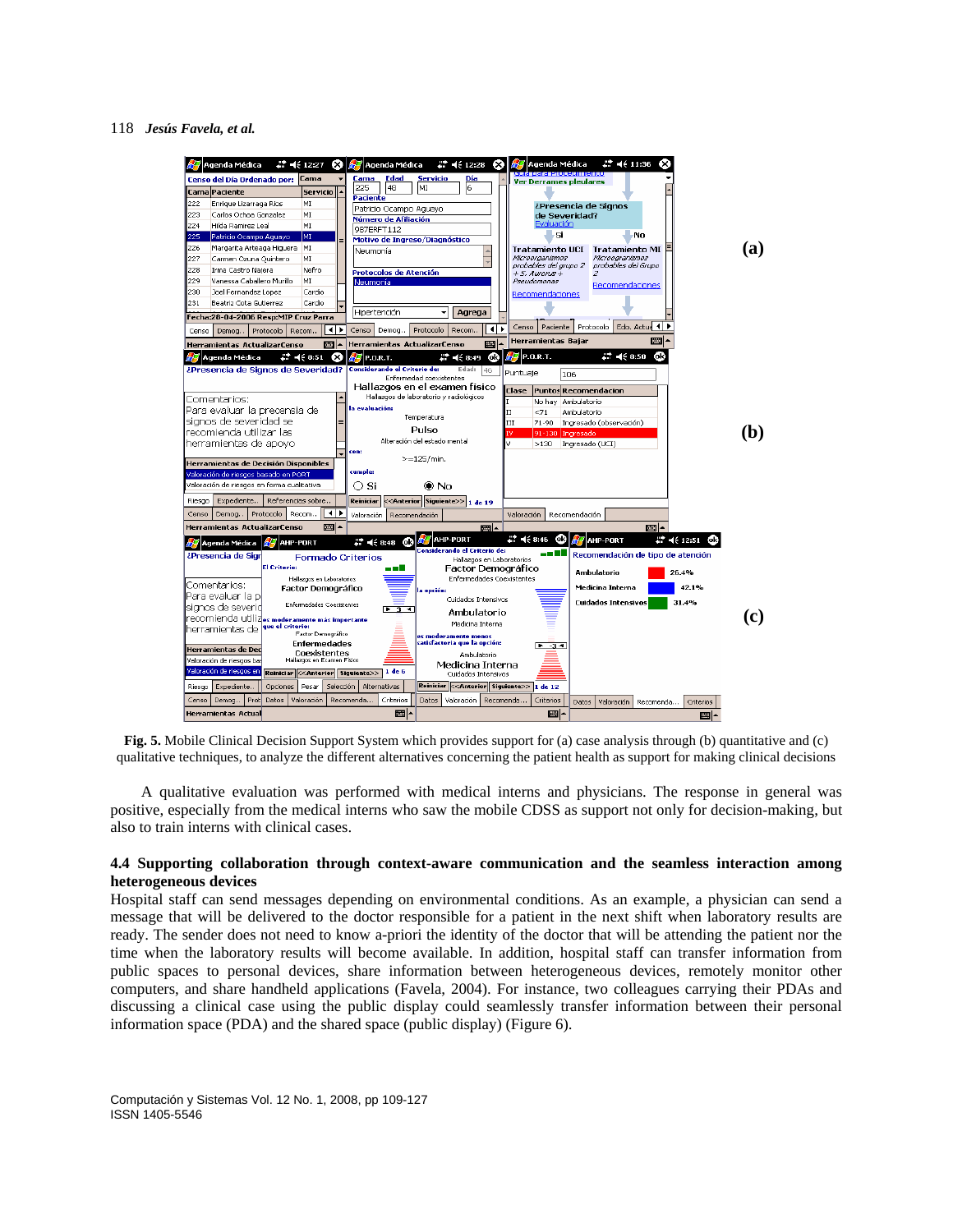

**Fig. 6.** Two physicians discuss a clinical case, one manipulates information directly with a public display, while a colleague remotely interacts with the display from his PDA

We evaluated this functionality with 11 hospital workers. We asked them what media they considered to be the most appropriate to consult the patient's medical record 8 of them (61%) favored a PDAs and 7 (53%) public displays. Only two respondents marked personal computers as their preferred option and none of them selected the current paper versions. Answers do not sum 100% since subjects were allowed to mark more than one option. Responses changed slightly when asked about laboratory results, including X-rays. In this case public displays were the preferred media of 9 people (69%) and 7 of them mentioned PDAs (53%). Two people selected personal computers and two more paper versions. Clearly, physicians are attracted to the idea of having computerized access to patient records and favor the mobility offered by PDAs for clinical records, and large displays for lab results because of the limited screen size of handhelds. Yet, it seems that the need to share information with other people favored large displays over traditional personal computers.

### **4.5 Using context to adapt and personalize information**

To provide relevant information to users, the iHospital takes into account contextual information, such as the user's identity, role, location, time, and status of information (e.g. availability of laboratory results). Thus, when a physician, carrying a PDA, is near a patient, the system offers to display the clinical record of that patient. Contextual information such as identity or role is also taken into account to adapt and personalize the information presented to the user. Thus, when a physician approaches a public display, it shows only the physician's patients, personnel calendar, messages, and the location of others with whom he may require to interact.

To achieve this he has proposed new approaches to location and activity estimation. To estimate user location we use a backpropagation neural network trained to map radiofrequency signals from access points to the mobile devices. Our contribution lies in the use of information from previous estimates during the execution of the neural network, but neighborhood during training (Castro, 2007). This approach results in an average precision accuracy of 1.3m, a significant improvement from the 2m average error obtained when no neighborhood information is considered.

Activity estimation is a mucho more complex task, but if reliably estimated, can be of great use for the design of services that adapt to the user's task-at-hand. To estimate hospital activities we have proposed a parallel layered hidden Markov model that uses from contextual information such as the people involved in the activity and the artifacts being used. We trained the model and evaluated it using the data captured from our case study. With this approach activities were correctly estimated 92 percent of the time (Sanchez, 2008). These results can also be used to infer a person's availability. For example, when hospital workers are involved in clinical case assessment, patient care, classes and certification, or even preparation, they generally don't want to be interrupted. We repeatedly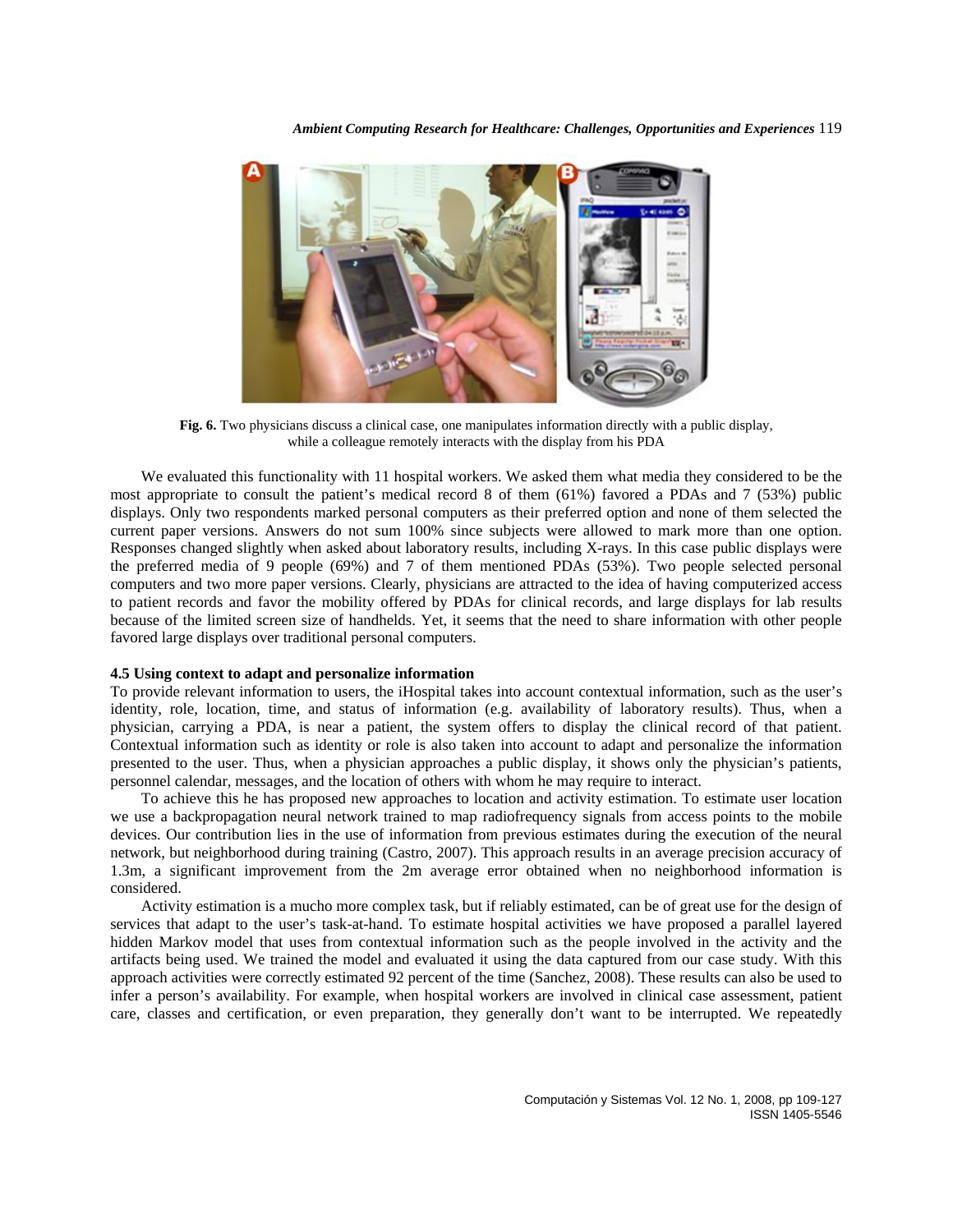observed that when a physician was involved in a discussion, medical workers, especially interns, would wait until the discussion was over before approaching them.

### **4.6 Supporting the nature of multitasking**

Medical workers need to cope with multiple activities, which are often fragmented by interruptions, and which require them to gather and consult a great amount of information resources (Moran, 2007). Thus, an ambient computing environment must provide users with mechanisms to easily manage their activities and their associated resources. Most of the medical intern's activities are centered on their patients and their courses, which can be considered their main working spheres. These working spheres are not just their own, they are often shared, as is the case of a patient whose care is the responsibility of the intern, but also of the attending physician and responsible nurse. In addition, the responsibility is transferred to other interns as they change shifts. When the intern returns the next day, she needs to get updated on the current state and main events related to the patients for which she is responsible.

To assist mobile users in the management of their multiple activities and collaboration, the iHospital allows hospital staff to easily manage their activities and their associated resources by helping to preserve and recover the necessary context when switching between them (González 2004). Using the mobileSJ (Camacho, 2008), the user can define e-spheres for each of his activities and associate to them, information resources, contacts relevant to the activity, emails related to the activity and pending issues (Figure 7). When a user switches between spheres, each sphere is enabled to quickly gather and retrieve its own workspace state (windows positions, status and overlay order) and context information like open documents or idle time, in a silent manner. In addition, mobileSJ allows sharing activities and resources, as well as, communicating with colleagues through either SMS messages or phone calls.



**Fig. 7.** Interface of the mobileSJ. Different types of resources, such as documents, contacts and pending tasks can be associated to working spheres and then manipulated from the application

We conducted a usability test with sixteen participants and a focus group with three medical interns with the purpose of evaluating the mobileSJ application and exploring its potential to support their activities. We aimed to test and improve our design by focusing on the way medical interns conceptualize their activities and the challenges around managing multiple activities. The results from the analysis of the session indicate that the activities conceptualized by medical interns can be adequately supported by the current implementation of mobileSJ. We found that written activities by medical interns match with the previous scenarios identified to guide the design of actual implementation of mobileSJ; therefore, theses activities can be technologically supported with this tool.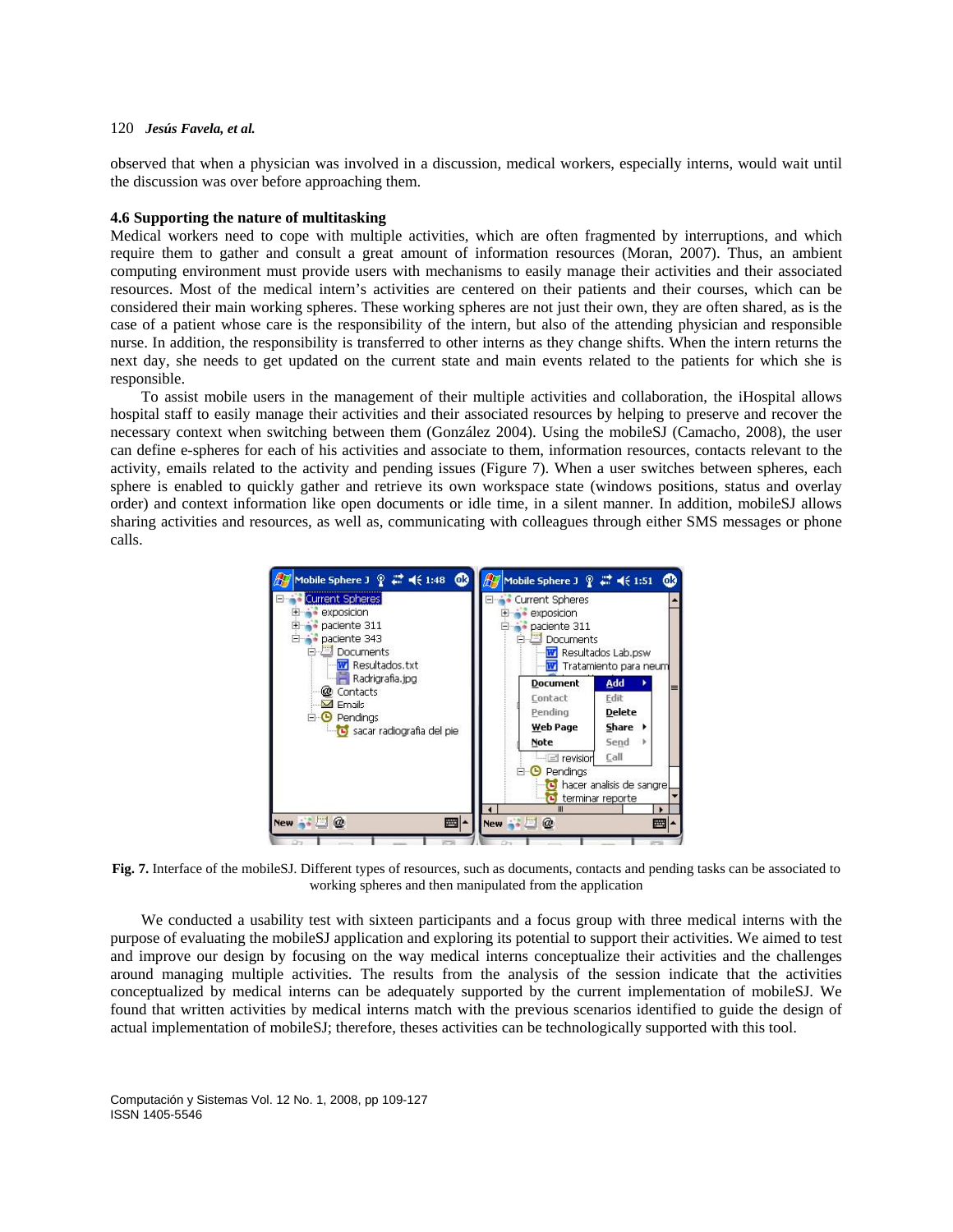### **4.7 Integrating the physical and digital domain**

Even with the introduction of computer technology, paper-based artifacts remain ubiquitous in hospital settings. The need to manually transfer and update information from the physical to the digital realm becomes a daily practice among hospital staff, which, although usually well managed, at times becomes a source for errors and inconsistencies. Estimates indicated that up to 98000 people die in the US as a result of medical errors per year (Kohn, 1999). Furthermore, the storage of information in paper, results on clear inefficiencies, as information cannot be retrieved promptly whenever and by whoever might need it. Advantages of automation are clear, however although the use of portable computers and personal digital assistants (PDAs) could be a partial solution, it is clear that much is lost when paper affordances are left out. Rather than replacing paper, our aim is to use pervasive computing technology to seamlessly integrate paper into physical-digital hospital information systems.

We have developed an augmented patient chart system, based on Anoto™ technology (www.anoto.com), that preserves the use of paper and allows capturing information directly to the digital system through the use of a digital pen (Zamarripa, 2007)). The solution maintains the essence of the original patient chart and introduces features that make it richer by providing up to date information and more powerful graphical presentations. The system was designed to facilitate its integration to the rest of information systems operating in a typical hospital (e.g. Electronic Patient Record, Messaging systems, Pharmacy Order Systems, etc). Figure 8 shows the format of the patient chart system. The solution replaces manually generated graphs of patient's vital signs (cardiac pulse, internal and external temperature) with a set of widgets to annotate accurate values used to plot graphs every time a new patient chart is created. The system allows the free annotation of data such as medications that are validated when these are transferred to the hospital information systems. It also provides ways to annotate messages to co-workers and transfer them electronically. By combining widgets with pre-defined options and free annotations the system optimizes data capture without the need of explicit character recognition.



**Fig. 8.** The designed physical-digital patient chart (front and rear). The form has been optimized for clarity and to facilitate the digital capture of information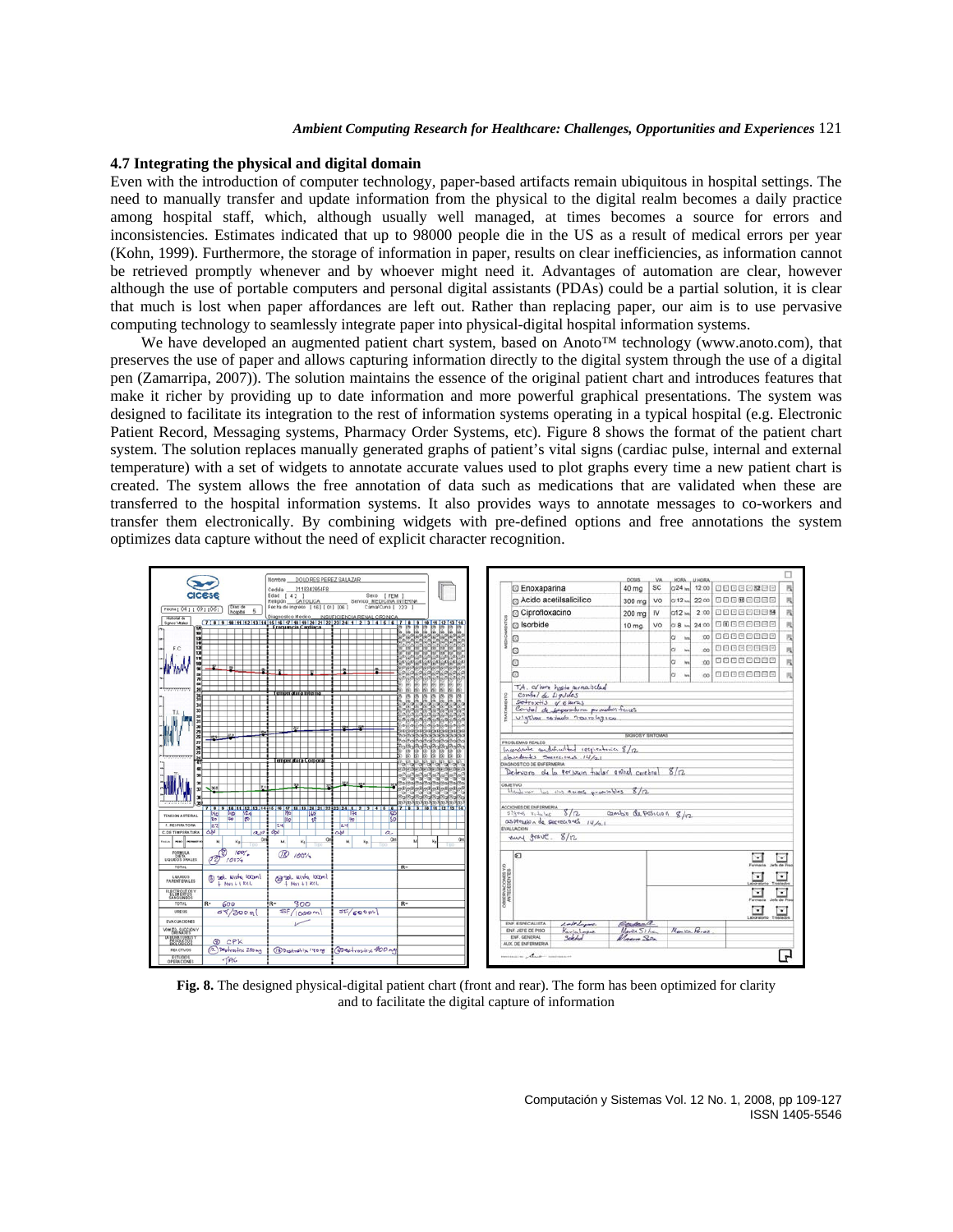The system was evaluated by 22 nurse students (Figure 9). The nurse students were familiar with traditional patient charts because they have to spend practical hours at the local hospital as part of their education. After an initial training, the participants were asked to complete a set of representative tasks using both the traditional patient chart and the new version of it. At the end of the evaluation, participants completed questionnaires based on TAM that served to explore their perspectives with regards to the adoption of our solution.

The results of the evaluation indicate a significant reduction in the number of errors while reading information  $(p<0.001)$ , a significant increment on the accuracy while annotating data  $(p<0.05)$ , as well as trend towards less time spent while annotating data on the digital paper  $(p<0.5)$  (Zamarripa, 2007). Furthermore, the perceptions of participants with regards to the augmented patient chart's usefulness are very encouraging: they recognize the advantages of the solution, but more important, the new interface does not appear to be either challenging or fundamentally modifying the essence of what is done with the artifact.



**Fig. 9.** A nurse uses the digital nurse chart during a usability evaluation. Nurses were asked to perform several tasks with both the traditional form and the new form designed for digital paper

### **4.8 Monitoring patients using ambient displays**

Nurses need to constantly monitor the status of patients in order to assess their condition, assist them and/or notify physicians or specialists. Given their work load, it is not rare for them to miss important events, such as a catheter being disconnected due to the patient movement or the need to change a urine bag that has been filled. Pervasive technologies by being able to continuously monitor patients could provide awareness of the patients' health condition. This awareness must be subtle, expressive and unobtrusive without interfering on the nurse's focal activity. One way to overcome such difficulties is to develop ambient displays that could be embedded into the environment to provide a getaway for that information that could be displayed by objects already placed in the physical space instead of traditional computer displays (Mankoff, 2003). Objects already known and used by hospital workers could be augmented with pervasive sensors making them capable of extending their capabilities beyond its primary role while still constituting a part of the user's environment.

We have explored the use of ambient displays to adequately monitor patient's health status and promptly and opportunistically notify hospital workers of those changes. We designed and developed an ambient display in the form of a flower vase that notifies nurses the urine output of patients and the status of their urine bag (Segura, 2008).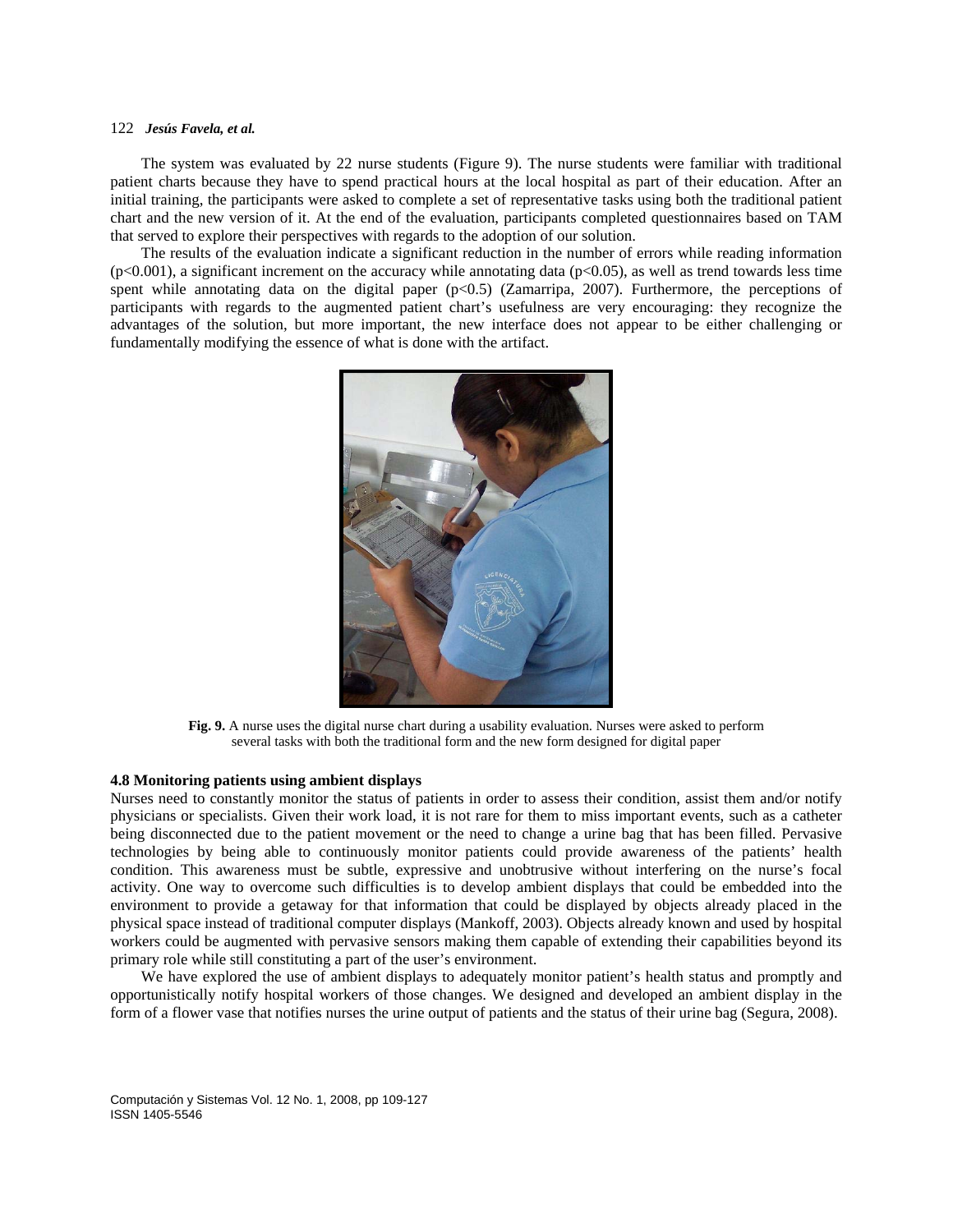The flower vase is an ambient display that notifies nurses the urine output of patients and the status of their urine bag (Figure 10) (Tentori, 2008). The display is a wooden box containing twenty-four artificial flowers: twelve emergency flowers and twelve situation flowers. The flowers are composed of a two-layered felt that enclose pistils covered with insulating tape. In each pistil a red or yellow led is embedded. The emergency flowers have stems with an embedded yellow light in their pistils (Figure 10a). All emergency flowers blink whenever an event or an emergency occurs with a urine bag wore by a patient –if a urine bag is full. In contrast, situation flowers are flowers without stems with a red light embedded in their pistils. This situation flowers are arranged in a matrix to represent the location of the patients in the area. The columns in the matrix represent rooms and the rows represent patient' beds (Figure 10b) –each room has three beds for patients. This arrangement allows nurses to quickly discover the bed where a patient is located. Situation flowers turn on whenever a nurse approaches the flower vase or if the emergency flowers are blinking. While emergency flowers are blinking a situation flower turns on, indicating to a nurse the location of the patient related to that event. If the emergency flowers are not blinking and a nurse approaches the vase, the situation flowers personalize their color by turning on only those flowers that represent the patients assigned to that nurse and for which an event has been associated.



**Fig. 10.** The flower vase placed in the nurse pavilion. (a) The flowers that notify of emergency events (b) The flowers that personalized their color based on the nurse's presence

# **5 Conclusions and future work**

Current trends in information and communication technologies are making feasible the development of physical environments saturated with computing infrastructure with which users can interact through natural interfaces. As we have discussed, hospitals are promising environments for the deployment of such technology given the nature and importance of the work conducted in such settings. In addition, improving working conditions in hospitals can have significant economic and social implications. To this end, we have advanced the vision of the iHospital, aimed at augmenting these work settings through ambient computing technology.

We have conducted workplace studies in a public hospital, from which design insights and scenarios have been derived in order to guide the design and development of an AC tools. These include: context-aware communication services, the seamless integration of heterogeneous devices, services for the management of multiple activities, and the integration of physical and digital artifacts, among others.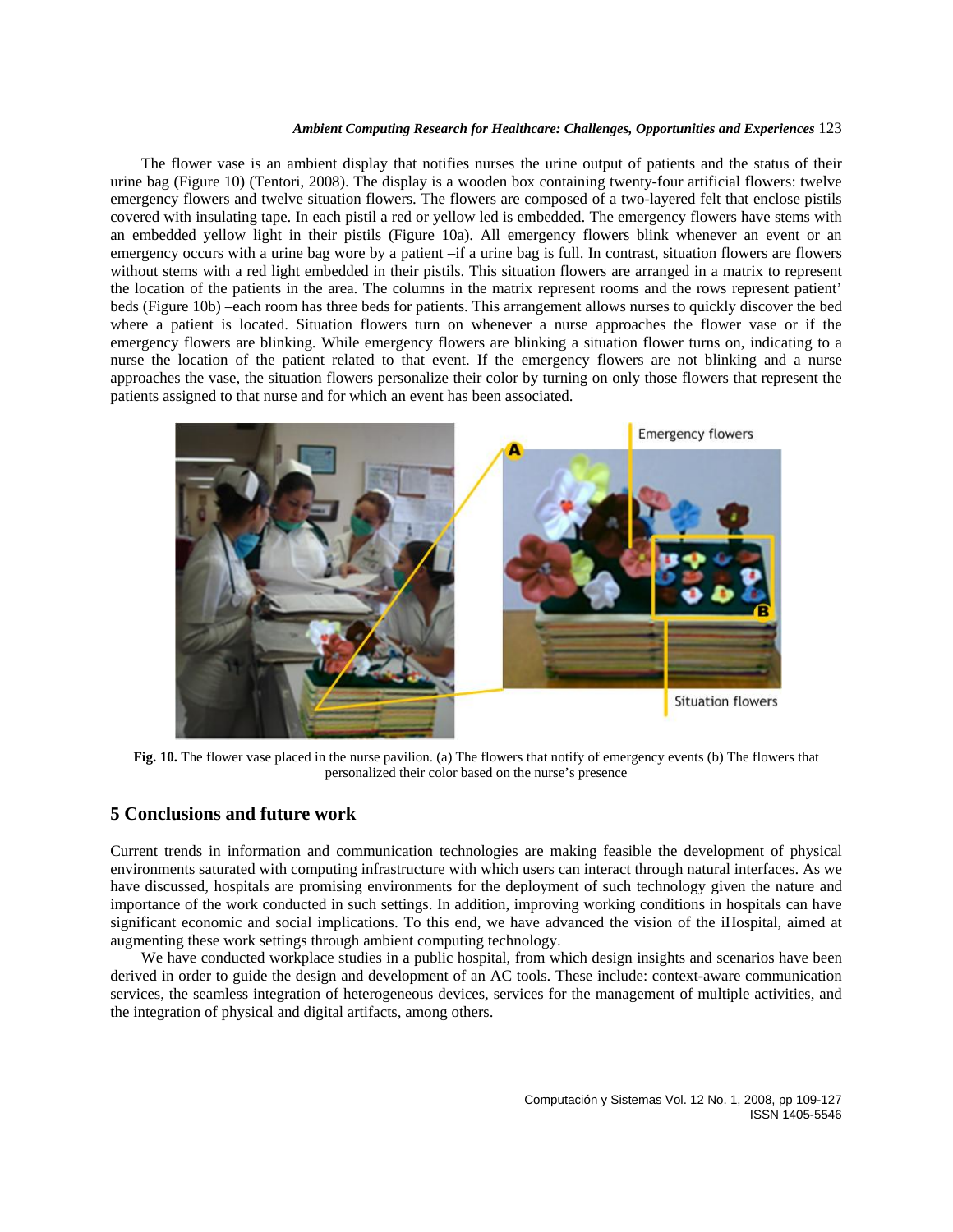One of our original objectives when we began this line of research, was to build a "living laboratory", that is, an actual working environment were we could gradually introduce ambient computing technologies and evaluate them. We have achieved this only to a small extent. The deployment of some of the infrastructure and technologies in the hospital has proven to be more complicated than expected and somewhat beyond our research objectives. Nevertheless, we have found the application domain to be very fruitful for inspiring the development of novel technologies. This is particularly interesting for the field of ambient computing, given that the area has been at times criticized for proposing technologies that offer limited utility and high deployment costs. Hospitals however, already have considerable technological infrastructure and even small improvements in information access or in optimizing the busy schedule of hospital staff can have significant impact in the quality and costs of care.

We are currently working on a new healthcare environment, namely, a nursing home for elders with Age Related Cognitive Decline (ARCD). We are exploring how ambient computing could be used to safely and adequately monitor elder's Activities of Daily Living (ADLs). This in order to guide the intelligent environment how to adapt its behavior by facilitating the natural execution of such activities, as well as to notify caregivers of relevant behaviors, towards the assessment and assistance of people with ARCD. Such technology could help improve the quality of life of elders that suffer this condition and assist the nursing staff and family members who face the burden of their care.

Research in medical informatics in general, and in ambient computing for healthcare in particular, is relatively new in Mexico. There are ample opportunities to advance this field as the complexity of healthcare offers significant opportunities for novel information technologies. Research in this field not only can provide important social and economic benefits, but if provides researchers with interesting challenges to advance the field of computing.

The development of such an intelligent environment requires of advances in several fields of computer science, such as, software engineering, distributed systems, artificial intelligence, embedded systems, computer networking, and human-computer interaction. Thus, research in ambient computing, and especially for an application as important as healthcare, can be a good catalyst for the integration of diverse research efforts from the computer science research community in Mexico.

# **Acknowledgements**

We thank the following students who have contributed to our research in ambient computing over the last years: Miguel A. Muñoz, Alfredo Preciado, Monica Tentori, Irma Amaya, Elisa Moran, Luis A. Castro, Jesús F. Camacho, Mryna S. Zamarripa, Carlos Córdova, Gilberto Borrego, Dariazalia Sánchez, Daniela Segura and David A. Mejía. This research would not have been possible without the help of Julia Mora and Simitro Rojas from IMSS in Ensenada México. This work was partially funded by UCMexus under grants Conacyt-CN-02-60, Conacyt-U-40799, and Conacyt-CO3-42447.

# **References**

- 1. **Bardram, J.E. and C. Bossen.** Moving to get aHead: Local Mobility and Collaborative Work. *In Proc. of*  CSCW. September 8-11 (2003), 2003 1-10 pp.
- 2. **Bardram, J.E.** "Applications of context-aware computing in hospital work: examples and design principles", In Proc. of the ACM symposium on Applied computing, Nicosia, Cyprus, 2004, pp. 1574 - 1579.
- 3. **Bardram, J.E. and Bossen, C.** (2005) 'Mobility Work: The Spatial Dimension of Collaboration at a Hospital', In: Proc. of the Computer Supported Cooperative Work. 18-22 September, 2005, Paris, France, pp. 176–185.
- 4. **Bardram, J. E., Baldus, H. and J. Favela,** Pervasive Computing in Hospitals: CRC Press, 2006.
- 5. **Belloti, V. and S. Bly.** 1996. Walking Away from the Desktop Computer: Distributed Collaboration and Mobility in a Product Design Team. *CSCW 96*. Boston, MA. ACM Press. 209-218 pp.
- 6. **Beyer, H., & Holtzblatt, K.** 1998. Contextual Design: Defining Customer-Centered Systems. San Francisco: Morgan Kaufmann Publishers.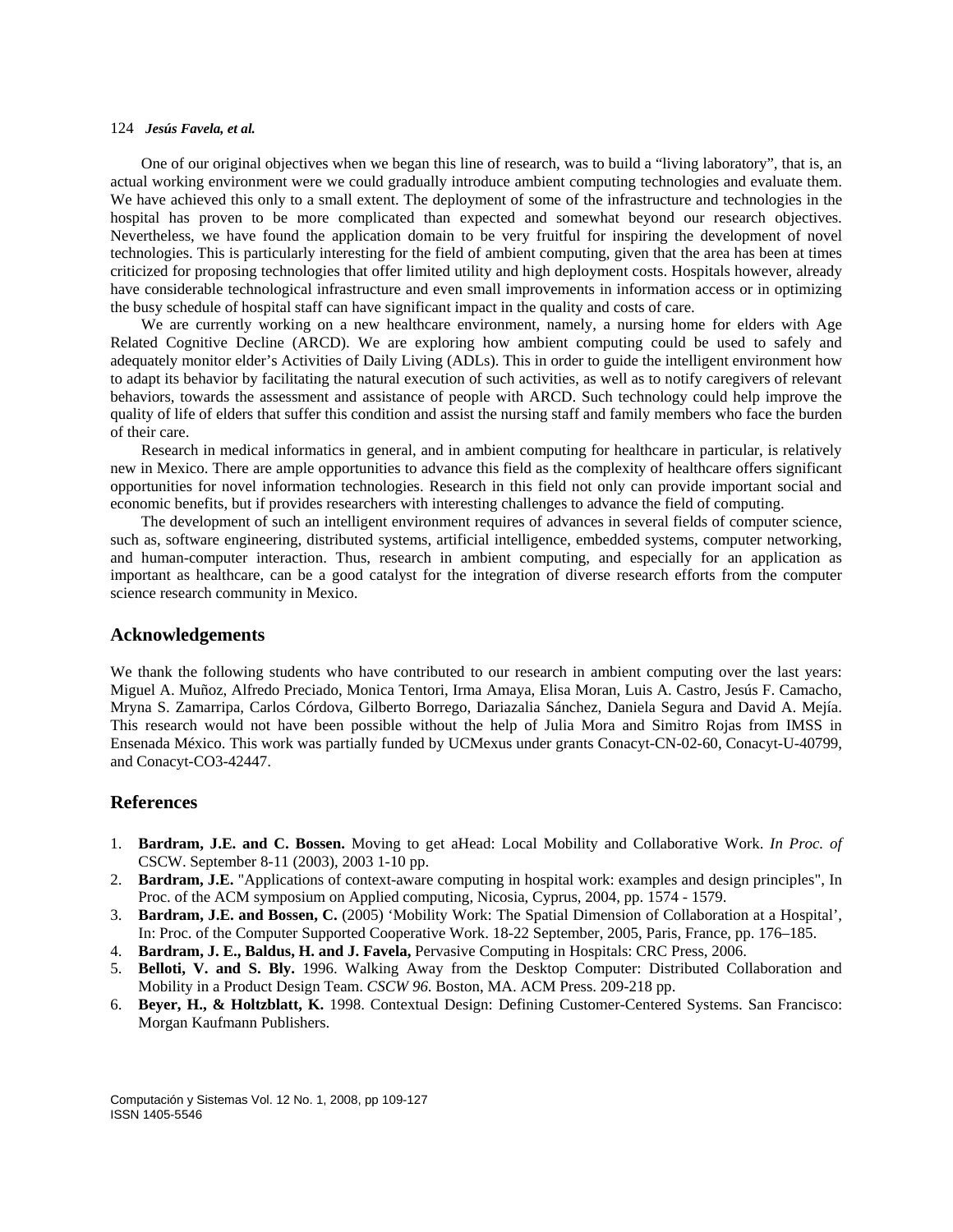- 7. **Bossen, C. (2002)** 'The Parameters of Common Information Spaces: the Heterogeneity of Cooperative Work at a Hospital Ward', In: Proc. Of the ACM Conf. on Computer Supported Cooperative Work, 16-20 November, 2002, New Orleans, Lousiana, pp 176-185.
- 8. **Camacho, J., Galicia, L. González, V., and Favela, J.** mobileSJ: Managing multiple activities in mobile collaborative working environments. International Journal of e-Collaboration. 4(1), 60-73, January-March 2008.
- 9. **Carroll, J.,** Making Use. 2000, Cambridge, Massachusetts: MIT Press.
- 10. **Castro, L. and Favela, J.** Reducing the Uncertainty on Location Estimation on Mobile Users to Support Hospital Work. Accepted for publication. IEEE Transactions on Systems, Man, and Cybernetics C. October 2007.
- 11. **Chin, T.** (2005) 'Untapped power: A physician's handheld' AMNews. January, 17. Available from: http://www.ama-assn.org/amednews/site/free/bisa0117.htm [Accessed on 7 April 2006]
- 12. **O'Connor, M.C.** "Testing Ultrasound to Track, Monitor Patients",RFID Journal, Vol. 1, No. 31, pp. 2, 2006.
- 13. **Davis, F.D.** "Perceived Usefulness, Perceived Ease of Use, and User Acceptance of Information Technology," MIS Quaterly, vol. 13, no. 3, pp. 319-340, 1989.
- 14. **Favela J., M.D. Rodríguez, A. Preciado and V. Gonzalez,** Integrating Context-aware public displays into a Mobile Hospital Information System, IEEE Trans. on Information Technology in BioMedicine, Sept. 2004. Vo., 8, No. 3. pp. 279-286
- 15. **González, V., Favela, J. and Rodríguez, M.** "Towards a Methodology to Envision and Evaluate Ubiquitous Computing". Presented in Workshop on Human-Computer Interaction at ENC 2004. Proceedings of ENC Workshops, ISBN 970-692-170-2. Colima, México, Sept. 2004, pp. 79-85
- 16. **González, V. and G. Mark.** Constant, Constant, Multi-tasking Craziness: Managing Multi-ple Working Spheres. CHI 2004, ACM Press, Vienna, Austria (2004), pp. 113-120.
- 17. **Hutchins, E.** 1996. Cognition in the Wild: MIT Press.
- 18. **Ikonen, V. and K. Rentto.** Scenario Evaluation for Ubiquitous Computing Stories Come True? in Ubicomp 2002 - Workshop on User-Centered Evaluation of Ubiquitous Computing Application. 2002. Goteborg, Sweden.
- 19. **Kettinger, W. J., Teng, J.T.C., and Guha, S.,** Business Process Change: A study of methodologies, techniques and tools, Management Information Systems Quaterly, March 1997, Vo. 21, No. 1, pp.. 55-80.
- 20. **Kohn, L.T., Corrigan, J.M., y Donaldson, M.S. (eds.)** To Err is Human: Building a Safer Health System. Committee on Quality of Health Care in America. Institute of Medicine. 1999.
- 21. **Luff, P., Hidmarsh, J., and Heath, C. (Eds.). 2000.** Workplace Studies: Recovering Work Practice and Informing Design. Cambridge: Cambridge University Press.
- 22. **Mankoff, J., A.K. Dey, G. Hsieh, J. Kientz, S. Lederer, and M. Ames.** Heuristic evaluation of ambient displays. in Conference on Human Factors in Computing Systems. 2003. Lauderdale, Florida, USA.
- 23. **Moran, E., Tentori, M., V. Gonzalez, Favela, J., Martinez-Garcia,** A., Mobility in Hospital Work: Towards a Pervasive Computing Environment. Intl. Journal of Electronic Healthcare, Vol. 3, No. 1, pp. 72-89, 2007.
- 24. **Muñoz, M., M. Rodriguez, J. Favela, V. Gonzalez, and A. Martinez-Garcia.** Context-aware mobile communication in hospitals*. IEEE Computer* (2003) 36(8), pp. 60–67
- 25. **Orr, J. 1996.** Talking about machines: An Ethnography of a Modern Job: Cornell University Press.
- 26. **A. Pentland,** "Healthwear: Medical Technology Becomes Wearable", IEEE Computer, Vol. 37, No. 5, pp. 42- 49, 2004.
- 27. **Osheroff, J. A., Pifer E. A., Sittig, D. F., Jenders, R. A. y Teich, J. M., 2004.** Clinical Decision Suport Implementers´ Workbook. Healthcare Information and Management Systems Society. Chicago.
- 28. **Preece, J., Rogers, Y., and Sharp, H. (2002).** Interaction Design: beyond human-computer interaction: Wiley.
- 29. **M.D. Rodríguez, J. Favela, E.A. Martinez, and M.A. Muñoz,** Location-Aware Access to Hospital Information and Services, IEEE Trans. on Information Technology in BioMedicine, Dec. 2004. Vol. 8, No. 4, pp 448-455.
- 30. **Rubin, J. (1994).** Handbook of Usability Testing: How to plan, design and conduct effective test. New York: Wiley.
- 31. **Sanchez, D., Tentori, M., Favela, J.** Activity Recognition for the Smart Hospital. IEEE Intelligent Systems. Vol. 23, No. 2. March/April 2008. Pp. 50-57.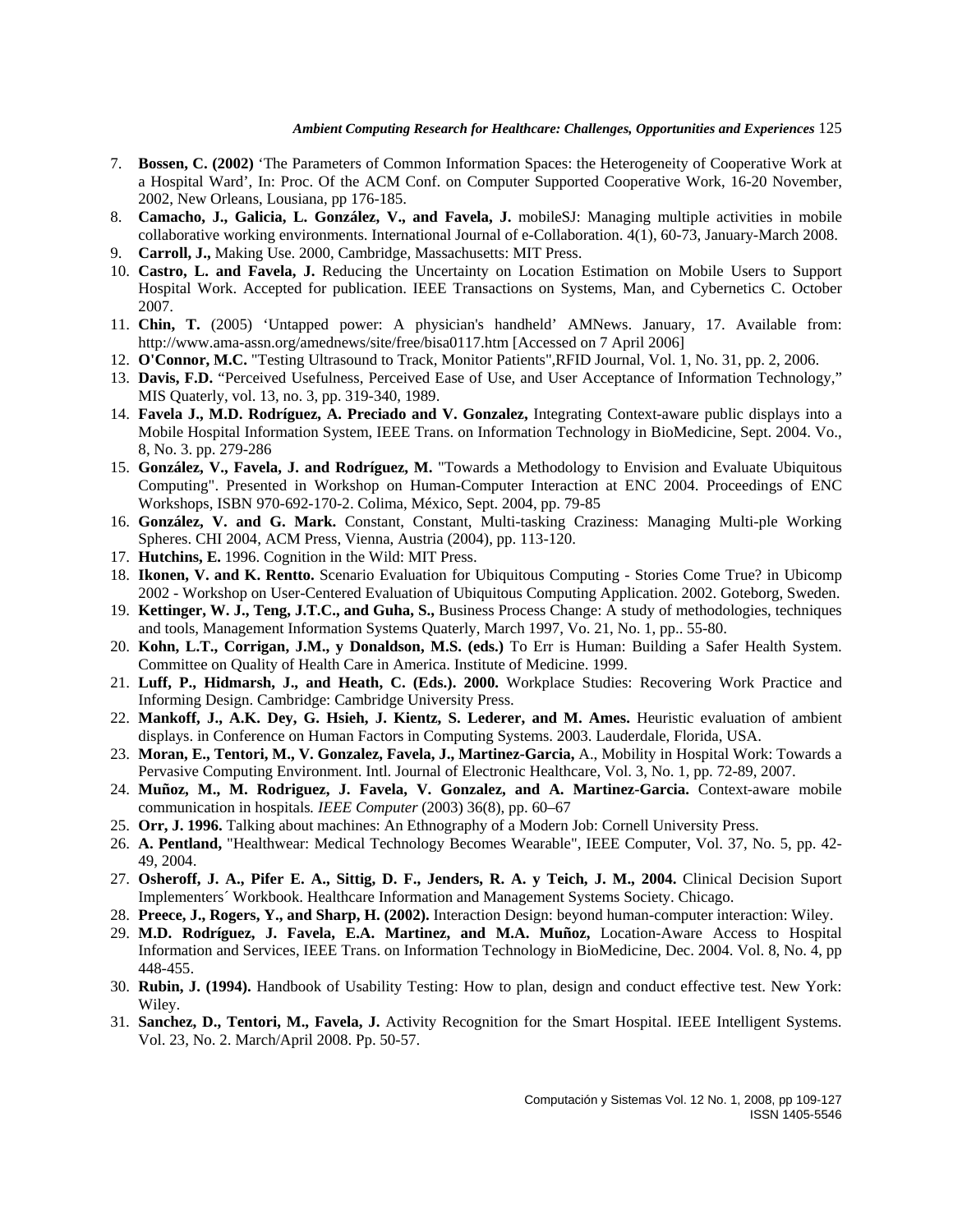- 126 *Jesús Favela, et al.*
- 32. **Segura, D., Favela, J., and Tentori, M.** Sentient Displays in Support of Hospital Work. To be presented at Ubiquitous Computing and Ambient Intelligence (UCAmI'2008). Salamanca, Spain, October, 2008.
- 33. **Sommeville, I. (2004).** Software Engineering: Addison Wesley.
- 34. **V. Stanford,** "Beam Me Up, Doctor McCoy",IEEE Pervasive Computing, Vol. 2, No. 3, pp. 13- 18, 2003.
- 35. **Strauss, A. and Corbin, J. (1998)** 'Basics of Qualitative Research: Techniques and procedures for developing grounded theory', Thousand Oaks, CA. :Sage.
- 36. **Tentori, M. and Favela, J.** Activity-aware Computing for Healtcare. IEEE Pervasive. Vol. 7, No. 2, Abril-Junio, 2008, pp. 51-57.
- 37. **Weiser, M.,** The Computer for the 21st Century. Sci American, 1991. 265(3): p. 94 -104.
- 38. **Zamarripa, M., González, V., and J. Favela.** The Augmented Patient Chart. IEEE Pervasive Computing, ISSN 1536-1268, vol. 6, no. 2, p. 60-61, Apr-Jun, 2007.
- 39. **Zamarripa, M., González, V., and J. Favela.** The Augmented Patient Chart: Seamless Integration of Physicial and Digital Artifacts for Hospital Work. In Universal Access in HCI, LNCS 4556. Springer. C. Stephanidis (ed.) pp. 1006-1015, 2007.



*Jesús Favela is a professor of computer science at CICESE, where he leads the Mobile and Ubiquitous Healthcare Laboratory and heads the Department of Computer Science. His research interests include ubiquitous computing, medical informatics and CSCW. He holds a BS from the Universidad Nacional Autónoma de Mexico (UNAM) and MSc and PhD from the Massachusetts Institute of Technology (MIT). He is a member of the ACM and former president of the Sociedad Mexicana de Ciencia de la Computacion (SMCC).* 



*Ana I. Martínez is a professor of computer science at CICESE, where she studies the application of technology to organizational processes, especially in the health sector; she works on workflow, decision making, knowledge management, mobile computing and technology adoption. She received a PhD and an MSc in advanced computer science from the University of Manchester, UK, and a BSc. in computer science from UABC in Mexico.*